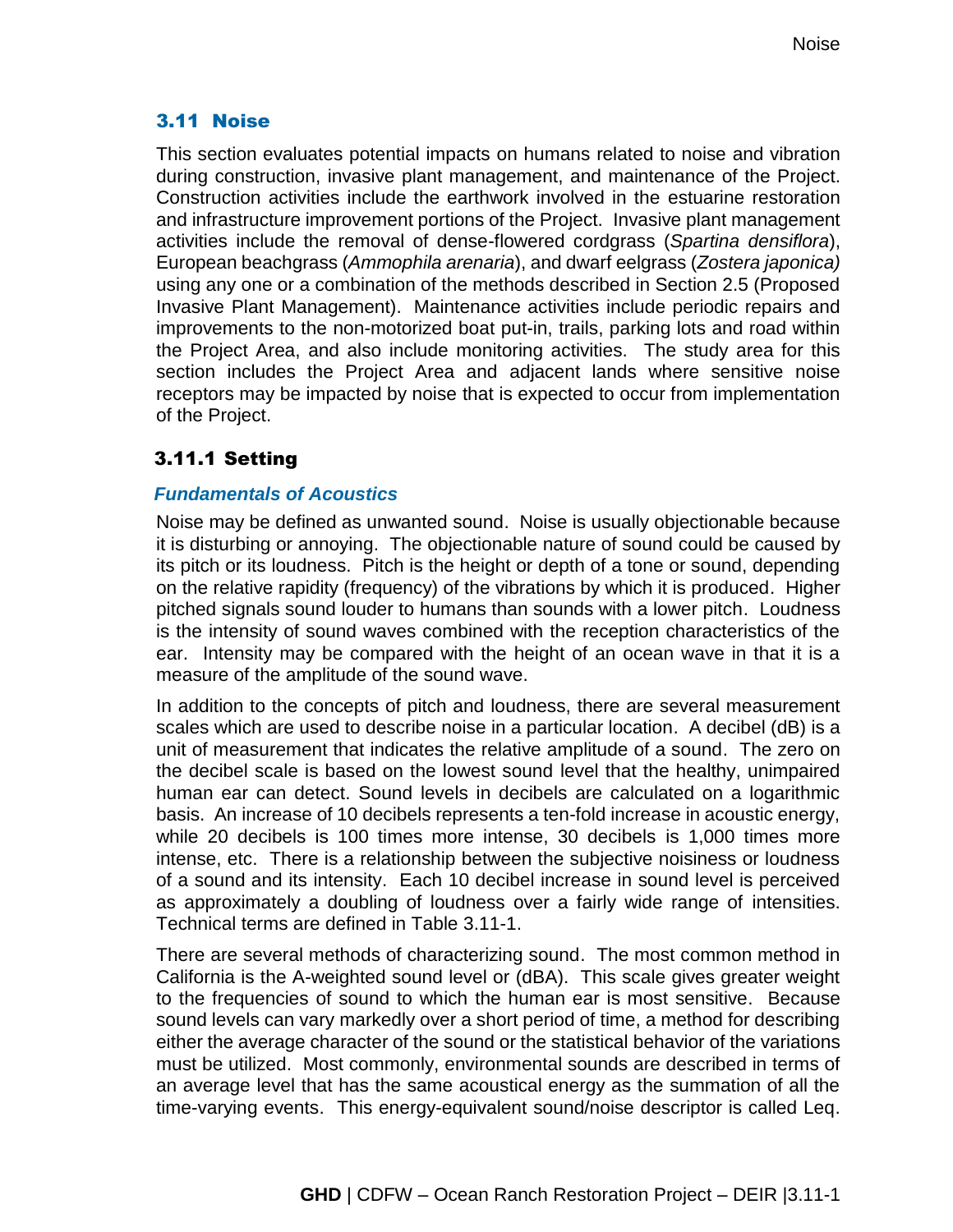The most common averaging period is hourly, but Leq can describe any series of noise events of arbitrary duration.

Since the sensitivity of noise receptors to noise increases during the evening and at night, and because excessive noise interferes with the ability to sleep, 24-hour descriptors have been developed that incorporate artificial noise penalties added to quiet-time noise events. The Day/Night Average Sound Level (Ldn) is average Aweighted noise level during a 24-hour day, obtained after addition of 10 decibels to levels measured in the night between 10:00 PM and 7:00 AM. The Community Noise Equivalent Level (CNEL) is a measure of the cumulative noise exposure in a community, with a 5 dB penalty added to evening (7:00 PM - 10:00 PM) and a 10 dB addition to nocturnal (10:00 PM - 7:00 AM) noise levels.

| <b>Term</b>                                  | <b>Definitions</b>                                                                                                                                                                                                                                                                                                                                                                                                                       |  |
|----------------------------------------------|------------------------------------------------------------------------------------------------------------------------------------------------------------------------------------------------------------------------------------------------------------------------------------------------------------------------------------------------------------------------------------------------------------------------------------------|--|
| Decibel, dB                                  | A unit describing the amplitude of sound, equal to 20<br>times the logarithm to the base 10 of the ratio of the<br>pressure of the sound measured to the reference<br>pressure, which is 20 micropascals (20 micronewtons<br>per square meter).                                                                                                                                                                                          |  |
| Frequency, Hz                                | The number of complete pressure fluctuations per<br>second above and below atmospheric pressure.                                                                                                                                                                                                                                                                                                                                         |  |
| A-Weighted Sound<br>Level, dBA               | The sound pressure level in decibels as measured on a<br>sound level meter using the A-weighting filter network.<br>The A-weighting filter de-emphasizes the very low and<br>very high frequency components of the sound in a<br>manner similar to the frequency response of the human<br>ear and correlates well with subjective reactions to<br>noise. All sound levels in this section are A-weighted,<br>unless indicated otherwise. |  |
| Lo1, L10, L50, L90                           | The A-weighted noise levels that are exceeded 1%,<br>10%, 50%, and 90% of the time during the measurement<br>period.                                                                                                                                                                                                                                                                                                                     |  |
| <b>Equivalent Noise</b><br>Level, Leq        | The average A-weighted<br>noise<br>level<br>during<br>the<br>measurement period.                                                                                                                                                                                                                                                                                                                                                         |  |
| Community Noise<br>Equivalent Level,<br>CNEL | The average A-weighted noise level during a 24-hour<br>day, obtained after addition of 5 decibels in the evening<br>from 7:00 PM to 10:00 PM and after addition of 10<br>decibels to sound levels in the night between 10:00 PM<br>and 7:00 AM.                                                                                                                                                                                          |  |
| Day/Night Noise Level,<br>Ldn or DNL         | The average A-weighted noise level during a 24-hour<br>day, obtained after addition of 10 decibels to levels<br>measured in the night between 10:00 PM and 7:00 AM.                                                                                                                                                                                                                                                                      |  |
| Lmax, Lmin                                   | The maximum and minimum A-weighted noise level<br>during the measurement period.                                                                                                                                                                                                                                                                                                                                                         |  |

### Table 3.11-1 Definitions of Acoustical Terms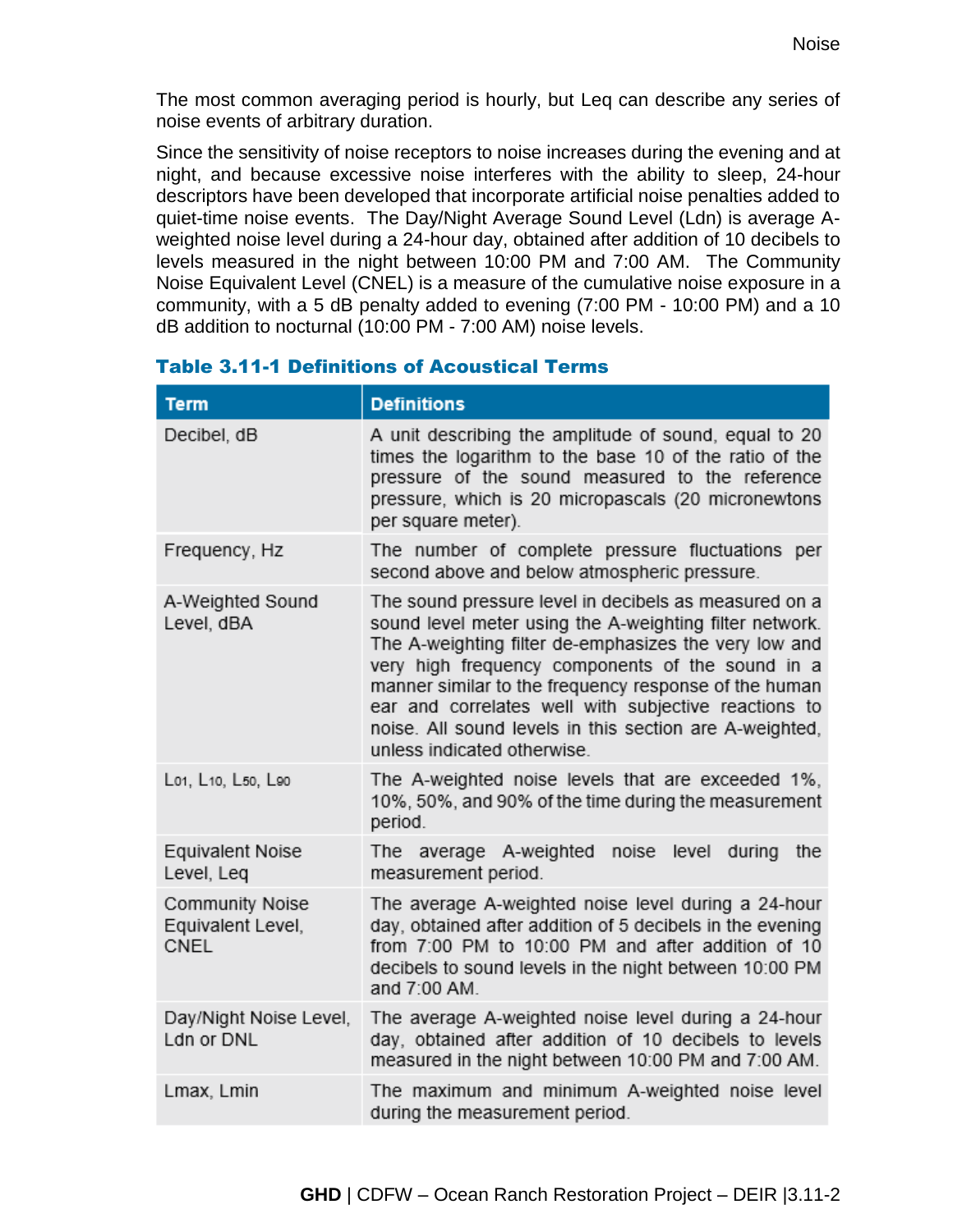| <b>Term</b>                                         | <b>Definitions</b>                                                                                                                                                                                                                                                                                      |
|-----------------------------------------------------|---------------------------------------------------------------------------------------------------------------------------------------------------------------------------------------------------------------------------------------------------------------------------------------------------------|
| Community Noise<br>Equivalent Level,<br><b>CNEL</b> | The average A-weighted noise level during a 24-hour<br>day, obtained after addition of 5 decibels in the evening<br>from 7:00 PM to 10:00 PM and after addition of 10<br>decibels to sound levels in the night between 10:00 PM<br>and 7:00 AM.                                                         |
| Day/Night Noise Level,<br>Ldn or DNL                | The average A-weighted noise level during a 24-hour<br>day, obtained after addition of 10 decibels to levels<br>measured in the night between 10:00 PM and 7:00 AM.                                                                                                                                     |
| Lmax, Lmin                                          | The maximum and minimum A-weighted noise level<br>during the measurement period.                                                                                                                                                                                                                        |
| Ambient Noise Level                                 | The composite of noise from all sources near and far.<br>The normal or existing level of environmental noise at a<br>given location.                                                                                                                                                                    |
| Intrusive                                           | That noise which intrudes over and above the existing<br>ambient noise at a given location. The relative<br>intrusiveness of a sound depends upon its amplitude,<br>duration, frequency, and time of occurrence and tonal or<br>informational content as well as the prevailing ambient<br>noise level. |

### *Fundamentals of Groundborne Vibration*

Ground vibration consists of rapidly fluctuating motions or waves with an average motion of zero. Several methods are typically used to quantify the amplitude of vibration including Peak Particle Velocity (PPV) and Root Mean Square (RMS) velocity. PPV is defined as the maximum instantaneous positive or negative peak of the vibration wave. RMS velocity is defined as the average of the squared amplitude of the signal, usually measured in decibels referenced to one micro-inch per second (in/sec) and reported in velocity decibels (VdB). PPV and VdB vibration velocity amplitudes are used in this analysis to evaluate the effect of vibration on buildings and people in the vicinity of construction activities.

Construction activities can cause vibration that varies in intensity depending on several factors. The use of pile driving and vibratory compaction equipment typically generates the highest construction related groundborne vibration levels. Because of the impulsive nature of such activities, the use of the PPV descriptor has been routinely used to measure and assess groundborne vibration and almost exclusively to assess the potential of vibration to induce structural damage and the degree of annoyance for humans.

The two primary concerns with construction-induced vibration, the potential to damage a structure and the potential to interfere with the enjoyment of life, are evaluated against different vibration limits. Studies have shown that the threshold of perception for average persons is in the range of 0.008 to 0.012 in/sec PPV. Human perception to vibration varies with the individual and is a function of physical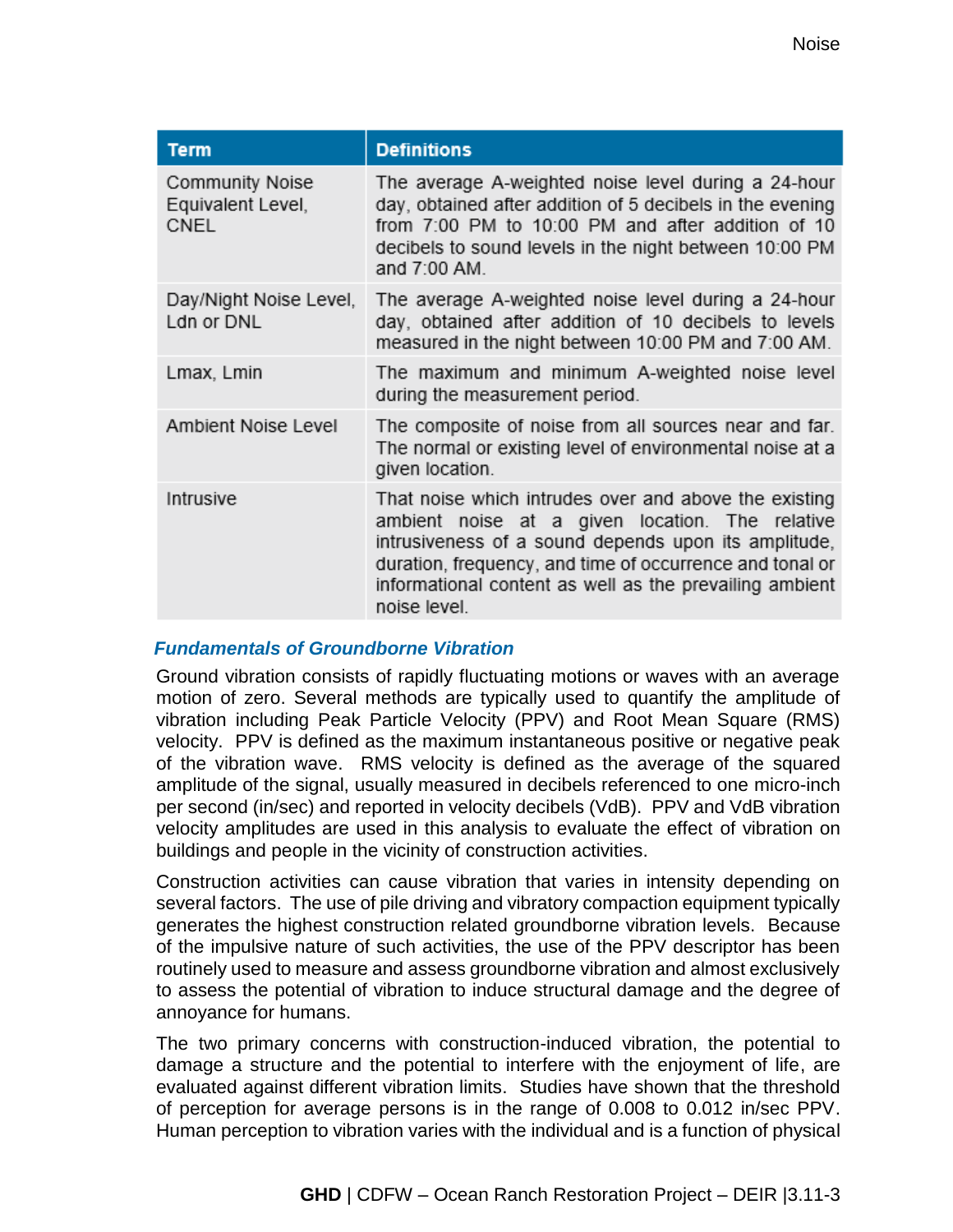setting and the type of vibration. Persons exposed to elevated ambient vibration levels, such as people in an urban environment, may tolerate a higher vibration level, whereas the opposite is true for people in rural areas.

Structural damage can be classified as cosmetic only, such as minor cracking of building elements, or may threaten the integrity of the building. Safe vibration limits that can be applied to assess the potential for damaging a structure vary by researcher and there is no general consensus as to what amount of vibration may pose a threat for structural damage to a building. Construction-induced vibration that can be detrimental to a building is very rare and has only been observed in instances where the structure is at a high state of disrepair and the construction activity occurs immediately adjacent to the structure.

### *Existing Noise and Vibration Environment*

Existing noise sources in the Project vicinity are associated with agricultural operations along the eastern and southern boundaries of the Project Area and the Pacific Ocean along the western boundary of the Project Area. Sources include irrigation equipment, diesel generators, forklifts, livestock, tractors, and other vehicles and equipment. According to the Humboldt County General Plan, "(t)he principal sources of noise in Humboldt County are highways, airports, rail, on-site construction, and industrial activities" (Section 3240). None of these sources are located in the Project Area. Noise within the Project Area is associated with seasonal hunting, offsite agricultural operations, several nearby rural residences, Table Bluff County Park, privately owned non-residential land, and vehicles passing by on Table Bluff Road and Copenhagen Road. Due to the Project location along the coast, wind both elevates background noise levels, and can attenuate heavy equipment noise. There are no known existing vibration sources in the Project Area.

### **Sensitive Receptors**

Land uses that are generally sensitive to noise include residential areas, schools, convalescent and acute care hospitals, parks and recreational areas, and churches and other religious facilities. The only off-site sensitive receptors identified near the Project Area are rural residences. The closest residences in the Project vicinity are located northeast of the site along Indianola Reservation Road, which was previously part of the Wiyot Tribe's Table Bluff Reservation. The nearest residence is located approximately 350 feet (107 meters) northeast of the Area D boundary and approximately 3,600 feet (1,097 meters) east of the Area A boundary.

### 3.11.2 Regulatory Framework

### *Federal*

No federal standards related to noise and vibration would be applicable to the Project.

### *State*

### **California Department of Transportation – Construction Vibration**

Caltrans recommends a vibration limit of 0.5 in/sec PPV for buildings structurally sound and designed to modern engineering standards. A conservative vibration limit of 0.25 to 0.30 in/sec PPV has been used for older buildings that are found to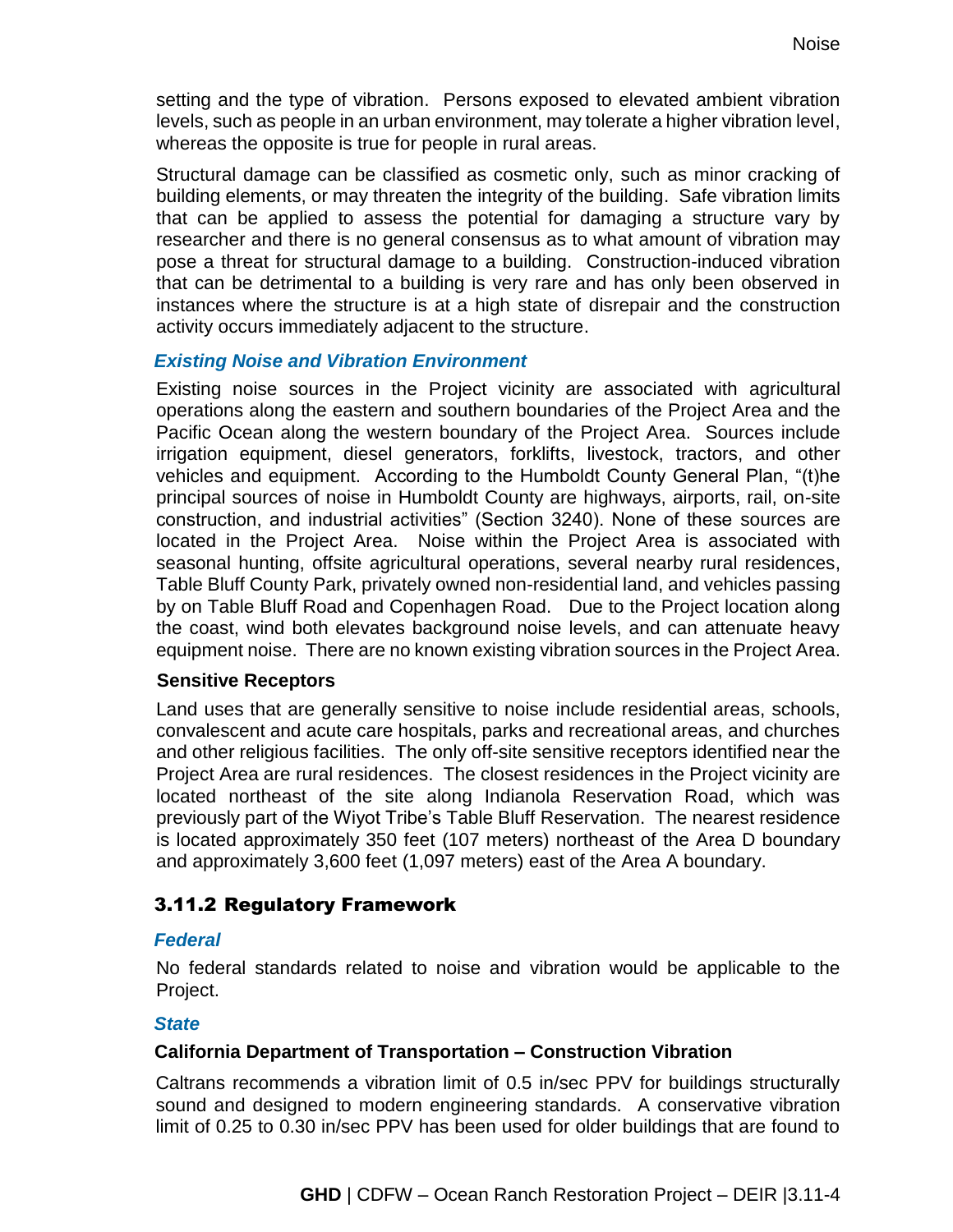be structurally sound but cosmetic damage to plaster ceilings or walls is a major concern. For historic buildings or buildings that are documented to be structurally weakened, a conservative limit of 0.08 in/sec PPV is often used to provide the highest level of protection. All of these limits have been used successfully and compliance to these limits has not been known to result in appreciable structural damage. All vibration limits referred to herein apply on the ground level and take into account the response of structural elements (i.e., walls and floors) to groundborne excitation (Caltrans 2013).

### *Regional and Local*

Lands within the Project Area are owned by CDFW or are under the jurisdiction of the State Lands Commission, and therefore will not require a Conditional Use Permit from Humboldt County nor adherence to the Humboldt County General Plan or the Local Coastal Program Eel River Area Plan. Potential impacts within each resource category extending beyond the Project boundary, such as noise impacts on adjacent land uses, are analyzed utilizing local regulatory documents such as the Humboldt County General Plan and the Local Coastal Program Eel River Area Plan. Applicable local and regional regulatory policies are summarized below.

### **Humboldt County General Plan: Noise Element Standards**

The Noise Element of the Humboldt County General Plan sets forth policies related to noise and land use compatibility. The most applicable policies to the proposed Project are listed below:

- N-P1. Minimize Noise from Stationary and Mobile Sources. Minimize stationary noise sources and noise emanating from temporary activities by applying appropriate standards for average and short-term noise levels during permit review and subsequent monitoring.
- N-S7. Short-term Noise Performance Standards (Lmax). The following noise standards, unless otherwise specifically indicated, shall apply to all property within their assigned noise zones and such standards shall constitute the maximum permissible noise level within the respective zones.

| <b>Zoning Classification</b>           | Day (maximum) 6:00<br>a.m. to 10:00 p.m. | Night (maximum) 10:00<br>p.m. to 6:00 a.m. |
|----------------------------------------|------------------------------------------|--------------------------------------------|
| MG, MC, AE, TPZ, TC,<br>AG, FP, FR, MH | 80                                       | 70                                         |
| MB, ML, RRA, CG, CR<br>C-1, C-2. C-3   | 75                                       | 65                                         |
| RM, R-3, R-4                           | 65                                       | 60                                         |
| RS, R-1, R-2                           | 65                                       | 60                                         |

### Table 3.11-2 Short-term Noise Standards (Lmax)

#### Exceptions:

The short-term noise levels shown in the above table shall not apply to certain uses, including but not limited to the following: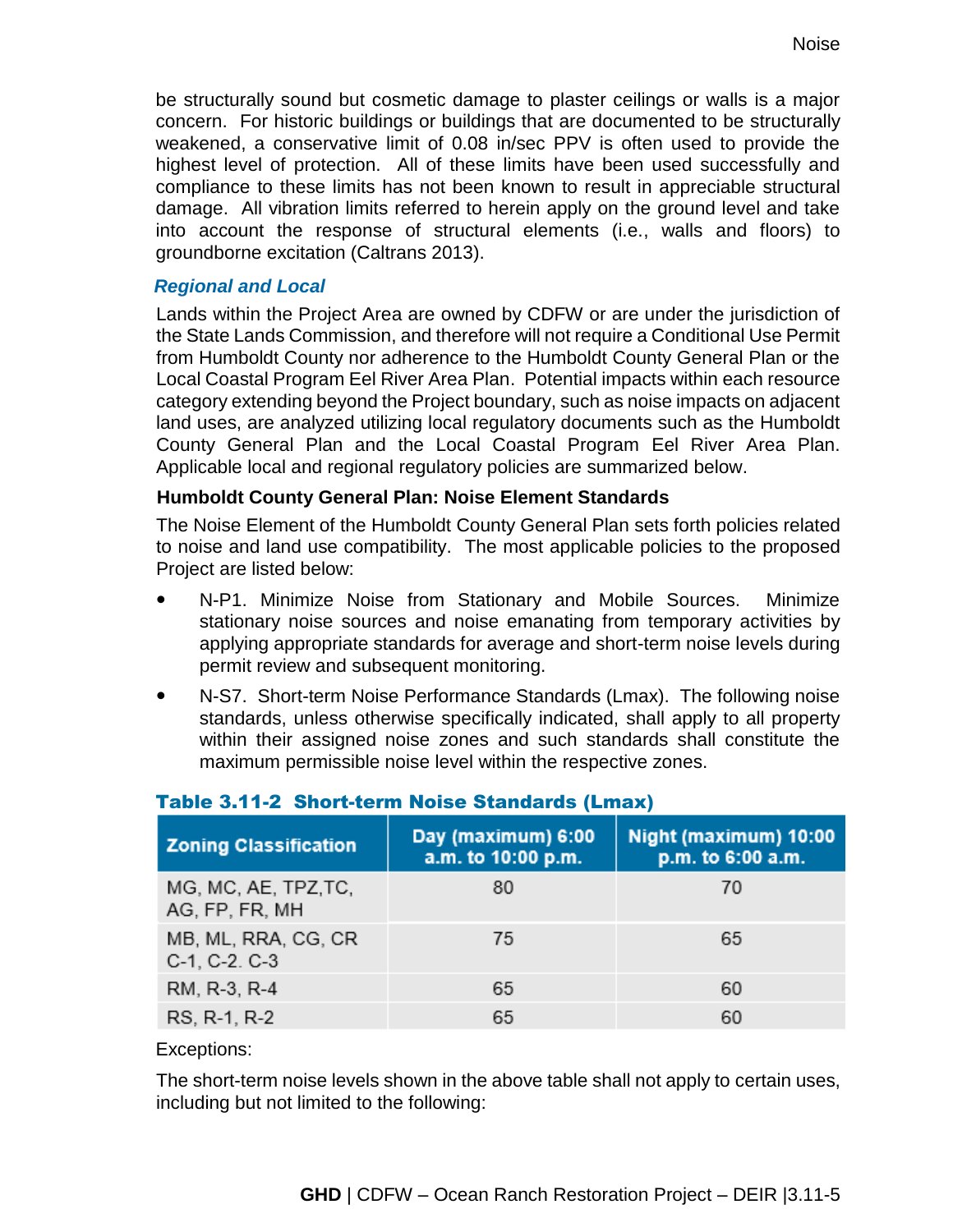- 1. Portable generator use in areas served by public electricity when electrical service is interrupted during emergencies as determined by the Planning Director.
- 2. Temporary events in conformance with an approved Conditional Use Permit.
- 3. Use of chainsaws for cutting firewood and power equipment used for landscape maintenance when accessory to permitted on-site uses.
- 4. Heavy equipment and power tools used during construction of permitted structures when conforming to the terms of the approved permit.
- 5. Emergency vehicles.

### 3.11.3 Evaluation Criteria and Significance Thresholds

The Project would cause a significant impact related to noise, as defined by the CEQA Guidelines (Appendix G), if it would:

- Result in the generation of a substantial temporary or permanent increase in ambient noise levels in the vicinity of the Project in excess of standards established in the local general plan or noise ordinance, or applicable standards of other agencies;
- Result in generation of excessive groundborne vibration or groundborne noise levels; or
- Located within the vicinity of a private airstrip or an airport land use plan or, where such a plan has not been adopted, within two miles of a public airport or public use airport, and expose people residing or working in the Project area to excessive noise levels.

### *Areas of No Project Impact*

As explained below, the Project would not result in impacts related to one of the significance criteria identified in Appendix G of the current CEQA Guidelines:

 **Located within the vicinity of a private airstrip or an airport land use plan or, where such a plan has not been adopted, within two miles of a public airport or public use airport, and expose people residing or working in the Project area to excessive noise levels?** The proposed Project is not located within the vicinity of a private airstrip, an airport land use plan, or within two miles of a public airport. Therefore this significance criterion is not applicable and is not discussed further.

### 3.11.4 Methodology

The noise and vibration impact assessment evaluates both short term construction noise and noise associated with long-term maintenance and invasive plant management activities. For purposes of this discussion, short-term impacts from implementation of the estuarine restoration portion of the Project assume a twofield-season construction period, with each season extending approximately 180 days between May and October. Upon completion of the estuarine restoration portion of the Project, invasive plant management activities would cause occasional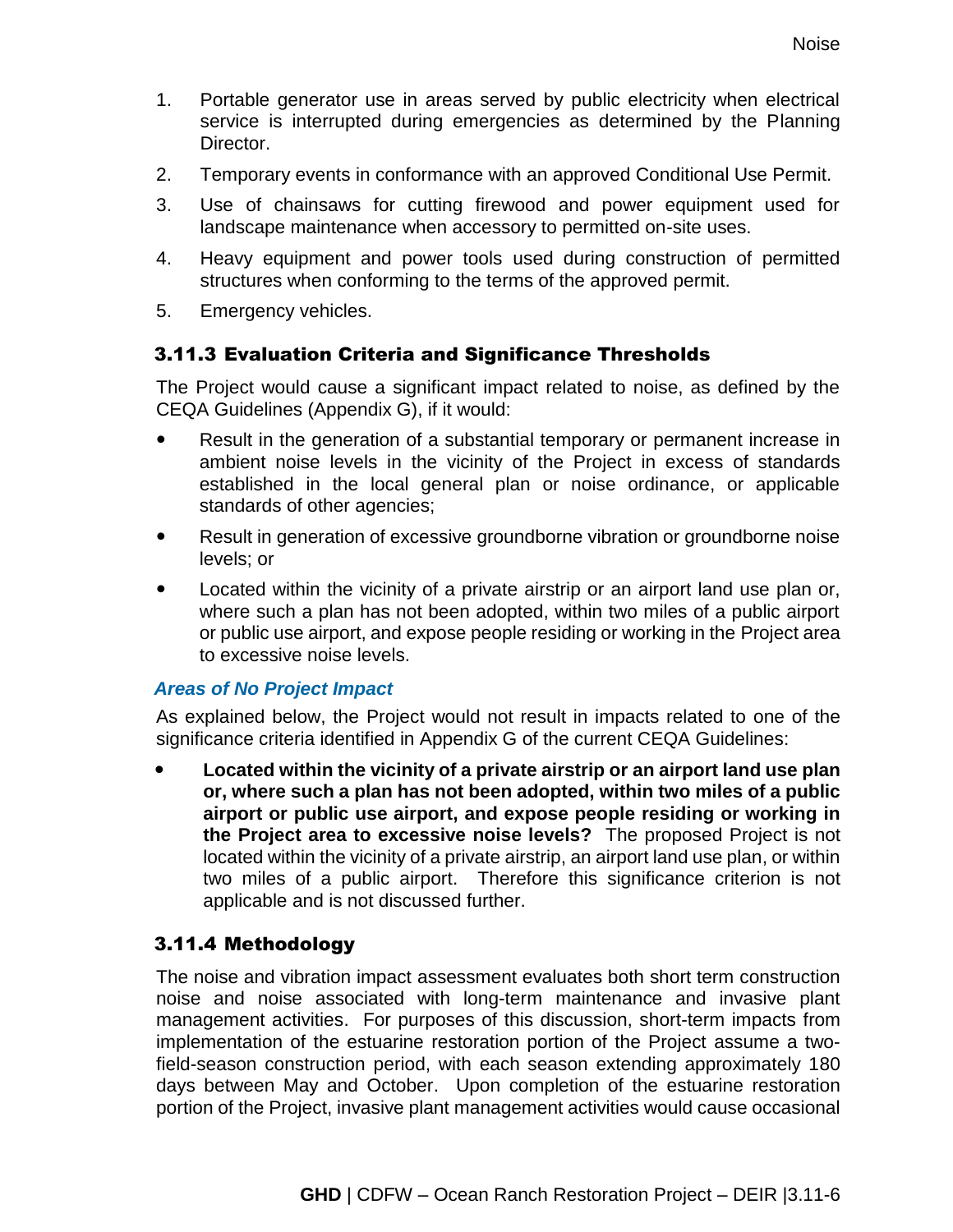increases in noise above background levels in various locations throughout the study area.

For construction noise, the potential for impacts was assessed by considering several factors, including the proximity of Project-related noise sources to noisesensitive land uses (i.e., sensitive receptors), typical noise levels associated with construction equipment, the potential for construction noise levels to interfere with daytime activities, and the duration that sensitive receptors would be affected.

For invasive plant management and maintenance noise, the potential for impacts was assessed by evaluating the noise generation potential of invasive plant management and maintenance activities and recreational uses, proximity of sensitive receptors, and the potential for such noise to exceed established local limits at the nearest receptors.

The Caltrans guidelines for vibration are the basis for the significance criteria for annoyance and potential building damage. As described above, Caltrans recommends a vibration limit of 0.5 in/sec PPV for buildings structurally sound and designed to modern engineering standards, 0.3 in/sec PPV for buildings that are found to be structurally sound but where structural damage is a major concern, and a conservative limit of 0.08 in/sec PPV for very old buildings or buildings that are documented to be structurally weakened. Based on Caltrans guidance, this analysis establishes 0.08 in/sec PPV given the presence of structurally weakened buildings located in the Project Area and local vicinity.

### 3.11.5 Impacts and Mitigation Measures

**Impact NOI-1: Would the Project result in generation of a substantial temporary or permanent increase in ambient noise levels in excess of standards established in the local general plan or noise ordinance, or applicable standards of other agencies?**

To evaluate the Project's potential noise impacts on adjacent land uses, this evaluation utilizes Humboldt County's Short-term Noise Performance Standards established in General Plan Policy N-S7. The Short-term Noise Performance Standards identify a threshold of 65 dBA Lmax at residential land uses during the daytime (6:00 a.m. to 10:00 p.m.) and a 60 dBA  $L_{\text{max}}$  during the night-time (10:00 p.m. to 6:00 a.m.). The Project would only generate noise during the daytime due to the proposed construction and maintenance hours.

Several residences are located along Indianola Reservation Road northeast of the Project Area and Copenhagen Road east of the Project Area. The residences along Indianola Road are in relatively close proximity (350 feet [107 meters]) to the Project Area, with the second closest residential land uses located along Copenhagen Road being approximately 3,600 feet (1,097 meters) east of Area A.

During the construction phase, the potential exists for intermittent noise levels to exceed the 65 dBA Lmax threshold at the residential use within 350 feet of Area D. Table 3.11-3 summarizes the noise levels produced by various types of construction equipment. Activities such as channel excavation, levee lowering/removal, installation of ditch blocks, and high marsh elevation fill would occur within the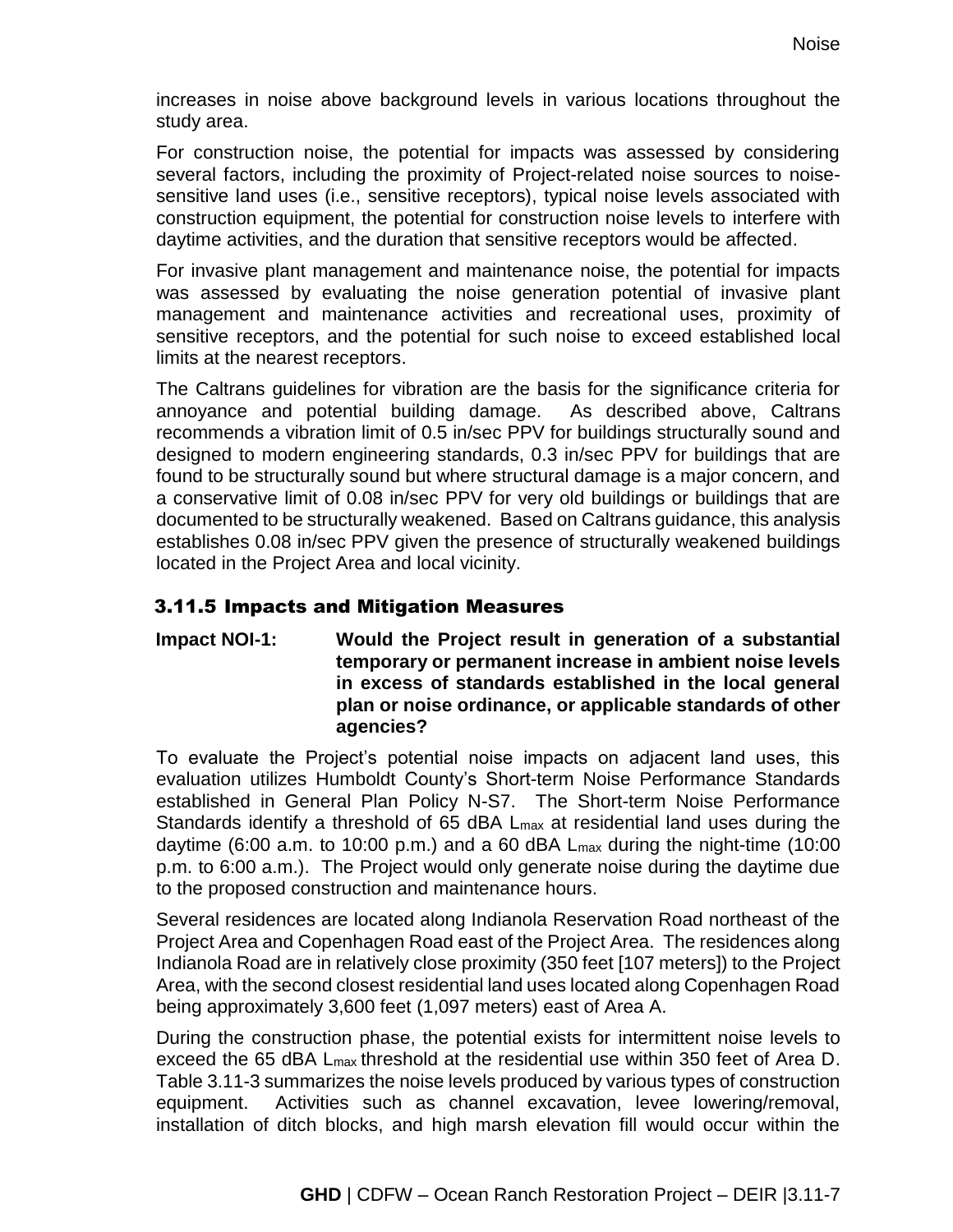Project Area. The types of construction equipment used for earthmoving typically generates noise levels between 70–85 dBA at a distance of 50 feet (15 meters) when the equipment is operating. Sound from a point source is known to attenuate at a rate of -6 dB for each doubling of distance. For example, a noise level of 85 dBA (e.g., a grader) as measured at 50 feet (15 meters) from the noise source would attenuate to 79 dBA at 100 feet (30 meters) from the source, to 73 dBA at 200 feet from the source, and to 67 dBA at 400 feet from the source. Given that some construction equipment used under the Project could generate noise levels as high as 85 dBA at 50 feet (15 meters), and that that noise would only attenuate to about 67 dBA at 400 feet, the residences located 350 feet (107 meters) from Area D may be exposed to noise that exceeds the County's 65 dBA threshhold when construction occurs in Area D. The residential uses located along Copenhagen Road are located approximately 3,600 feet (1,097 meters) east of Area A, and construction noise would attenuate well below 65 dBA  $L_{\text{max}}$  threshold at this distance.

| <b>Equipment Description</b> | Actual Measured Lmax @ 50<br>feet (dBA) (Samples Averaged) |  |
|------------------------------|------------------------------------------------------------|--|
| Bulldozer                    | 85                                                         |  |
| Chainsaw                     | 85                                                         |  |
| Compactor (ground)           | 83                                                         |  |
| Crane                        | 81                                                         |  |
| Drum Mixer                   | 80                                                         |  |
| Dump Truck                   | 76                                                         |  |
| Excavator                    | 81                                                         |  |
| Flat Bed Truck               | 74                                                         |  |
| Front Bed Loader             | 79                                                         |  |
| Grader                       | 85                                                         |  |
| Generator                    | 81                                                         |  |
| Pickup Truck                 | 75                                                         |  |
| <b>Pneumatic Tools</b>       | 85                                                         |  |
| Roller                       | 80                                                         |  |
| Tractor                      | 84                                                         |  |
| Pumps                        | 81                                                         |  |

## Table 3.11-3 Construction Equipment Noise Emission Reference Levels

Source: U.S. Department of Transportation 2006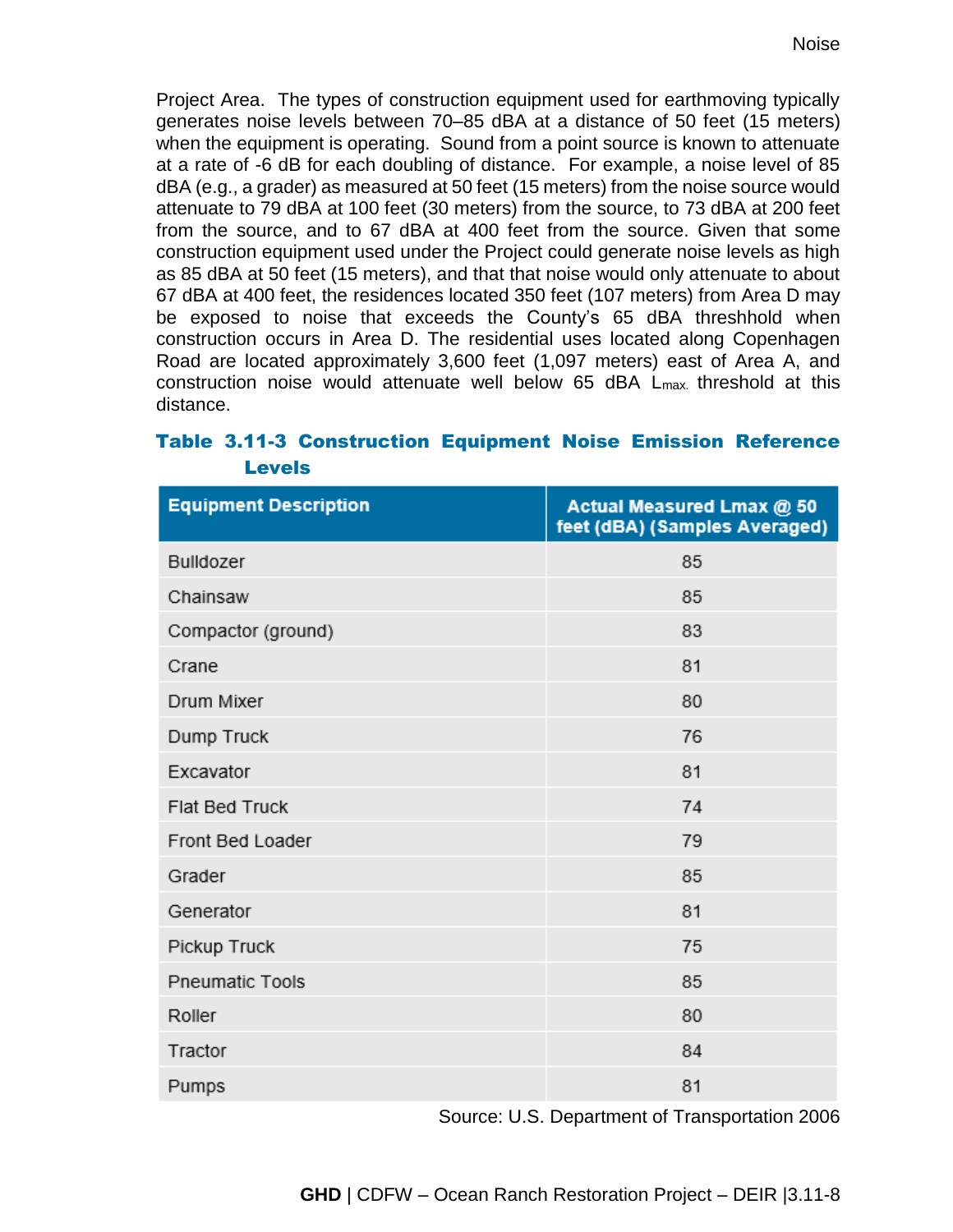Although Project construction activities may exceed the County's short-term noise standard, Policy N-S7 lists exceptions to the thresholds, including heavy equipment and power tools used during construction. Therefore, the temporary noise increase that could exceed the short-term residential threshold would be an exception and considered a less than significant impact.

Invasive plant management activities would occur in several areas, including Area D. The invasive plant management activities in Area D would focus on denseflowered cordgrass removal. In the first year of invasive plant management, one primary treatment, such as mowing and grinding, and one secondary treatment, such as prescribed burning or herbicide application, would be implemented, with follow-up treatments conducted annually thereafter, as needed and as funding allows for up to ten years or as long as needed to achieve control and/or eradication. Implementation of the primary treatment may utilize hand-held gas-powered equipment or other heavy equipment. The use of heavy equipment could result in an intermittent increase in the noise environment.

As the closest sensitive receptor is located 350 feet (107 meters) northeast of Area D, noise levels could slightly exceed the County's 65 dBA L<sub>max</sub> short-term noise threshold for residential uses. However, an exception to the short-term noise thresholds includes use of chain saws and other equipment for landscape maintenance. As the proposed invasive plant management activities would utilize similar equipment to what is utilized for landscape management, the noise at the closest sensitive receptors would be similar or less than what would occur during landscape management activities. Therefore, noise associated with invasive plant management activities within Area D would be less than significant. Noise associated with invasive plant management in other locations within the Project Area would be located further away from sensitive receptors and would not exceed any applicable policy or threshold.

Once invasive plant management activities are completed, the noise environment is anticipated to be similar to existing conditions and would not result in exposure of persons to or generation of noise levels in excess of standards established in the local general plan or applicable standards of other agencies.

**Mitigation Measures:** No mitigation necessary.

**Level of Significance:** Less than significant.

### **Impact NOI-2: Would the Project result in exposure of persons to or generation of excessive groundborne vibration or groundborne noise levels?**

Construction of the Project includes breaching and lowering levees, constructing tidal channels, and installing recreational components. Major sources of groundborne vibration, such as the use of impact pile drivers, are not proposed as part of the Project. Sheet piles may be placed for temporary water control. If used, sheet piles would be advanced or pushed into the ground with an excavator.

Table 2-4 in Chapter 2 (Project Description), was reviewed to identify the specific pieces of construction equipment that would result in the highest vibration levels at nearby receptors. A large bulldozer (or scraper or large excavator) would be used during the estuarine restoration portion of the Project. Table 3.11-4 presents the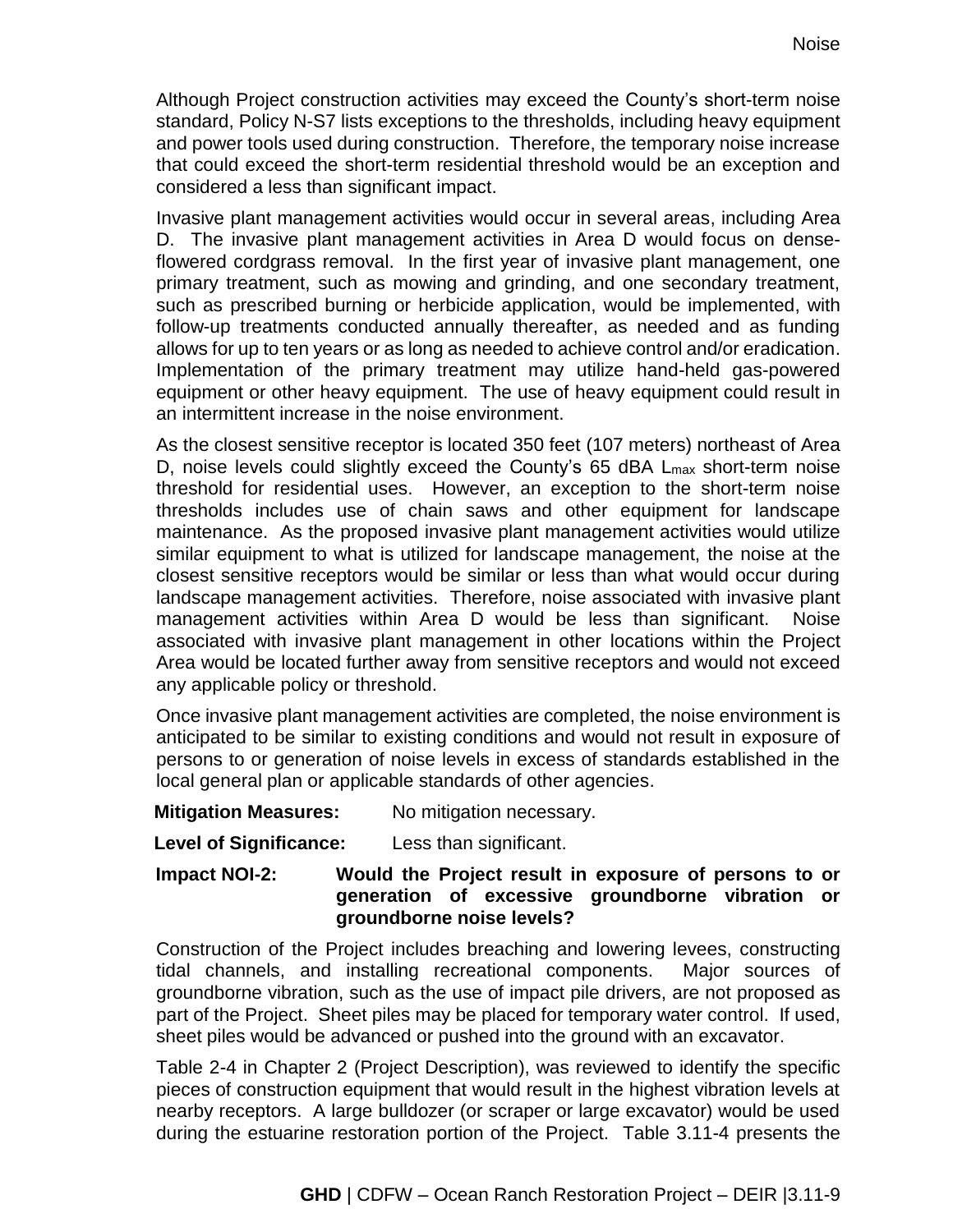vibration levels that could be expected from identified construction equipment at a distance of 25 feet (8 meters). As indicated in Table 3.11-4, vibration levels produced by a large bulldozer could reach 0.089 in/sec, PPV at a distance of 25 feet (8 meters). Vibration levels would vary depending on soil conditions, construction methods, and equipment used.

# Table 3.11-4 Vibration Source Levels for Project Construction Equipment

| <b>Equipment</b> | PPV at 25 feet (in/sec) | <b>Approximate Lv</b><br>at 25 feet (VdB) |
|------------------|-------------------------|-------------------------------------------|
| Large bulldozer  | 0.089                   | 87                                        |
| Loaded trucks    | 0.076                   | 86                                        |
| Small bulldozer  | 0.003                   | 58                                        |

Source: U.S. Department of Transportation 2006

The nearest sensitive receptor would be located more than 300 feet (91 meters) from the nearest earthwork. At that distance vibration levels would be well below the 0.08 in/sec PPV threshold used to avoid cosmetic damage to buildings that are very old or buildings that are documented to be structurally weakened. Vibration levels produced by other equipment proposed as part of the Project and at locations further from receptors would also be well below the 0.08 in/sec PPV threshold. A barn is located outside of the Project Area, adjacent to where a parking lot is proposed. It is not anticipated any of the equipment utilized in this area would generate substantial levels of vibration. Loaded trucks that may pass through the area generate 0.076 in/sec PPV of vibration, which is below the 0.08 in/sec PPV threshold. Therefore, it is not anticipated that the barn would be affected by vibration generated by Project activities. The impact would be less than significant.

Invasive plant management would occur seasonally for up to ten years or as long as needed to achieve control and/or eradication. The management techniques include mowing, grinding, excavation, mechanical removal, prescribed burning, and/or herbicide application methods. Mechanical removal of the invasive plant species may utilize a bulldozer or an excavator, which could result in vibration. As described above, the use of construction equipment on the site would not result in groundborne vibration proximate to or significant enough to damage any existing structures. As a result, this impact would be less than significant.

Maintenance activities would be infrequent and temporary and would typically not involve the use of heavy equipment. No vibrations or ground disturbance is anticipated. No impact from maintenance activities would occur.

**Mitigation Measures:** No mitigation is necessary.

**Level of Significance:** Less than significant.